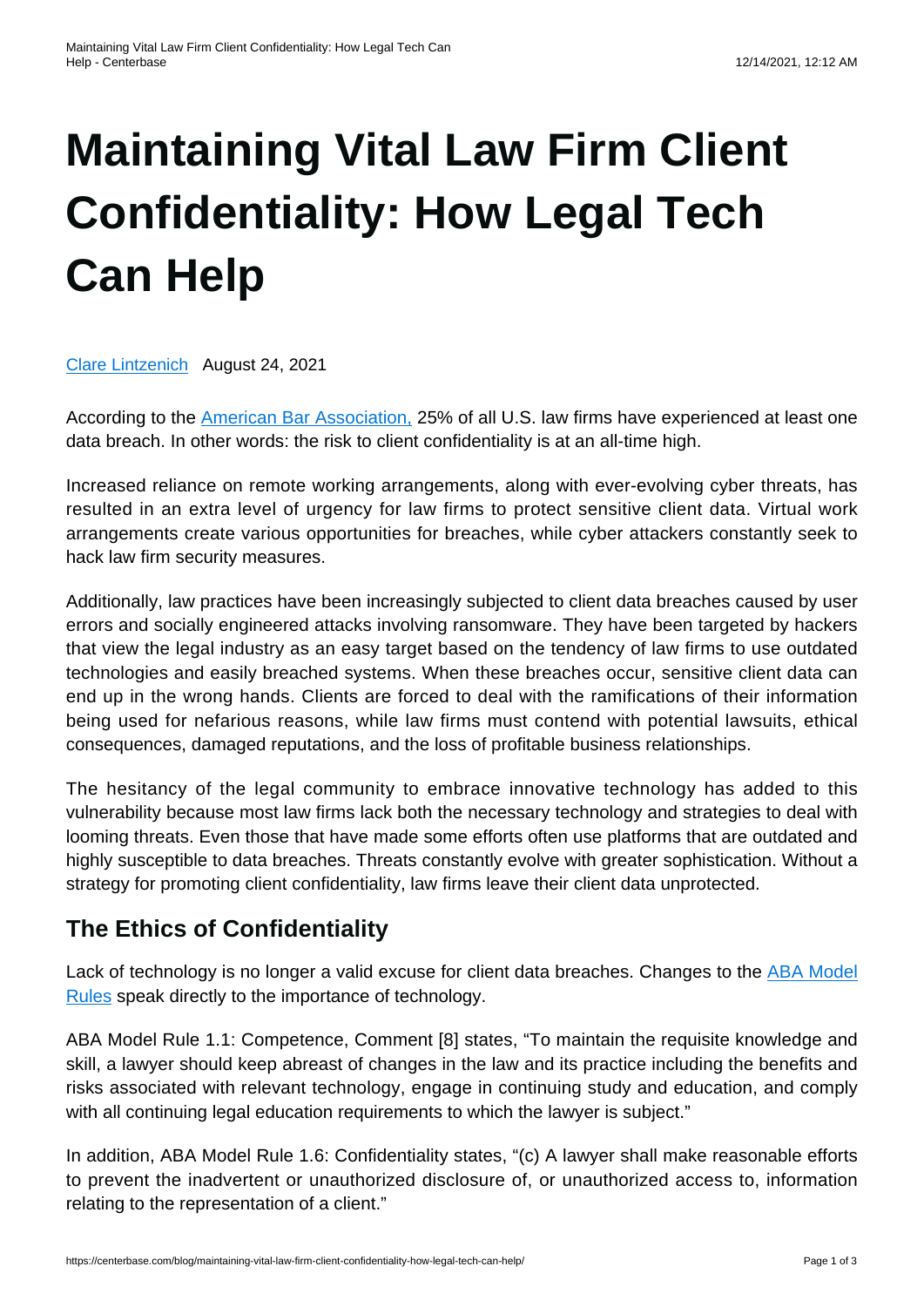Maintaining Vital Law Firm Client Confidentiality: How Legal Tech Can Help - Centerbase 12/14/2021, 12:12 AM

Client data breaches not only lead to financial consequences for law firms, but can also result in detrimental ethical challenges.

## **Tips for Protecting Client Confidentiality**

As law firms work to protect client confidentiality, they can implement strategies to guard against data breaches that originate both internally and externally. The following are some simple, but effective, steps:

#### **Minimize Human Error**

The biggest vulnerability faced by any law firm, regardless of size, is employee error. Security experts estimate that more than one-third of business data breaches result from some form of employee negligence, error, or intentional act. These actions typically include phishing scams, loss of hardware, abuse of access privileges, or simple security mistakes. Law firms must identify and address these poor behaviors to effectively lessen opportunities for client data breaches.

An aware and proficient team makes the best weapon against client data breaches. Every member of firm personnel, from partner to receptionist, must understand and respect the vital importance of client confidentiality and protecting client data. Firms should provide mandatory training that promotes the highest levels of awareness and diligence. Without employee involvement, internal vulnerabilities and threats may not be identified, which can ultimately result in employees becoming the channels through which breaches occur.

#### **Encryption**

Data encryption provides an effective technology tool for protecting sensitive data. Once encrypted, data becomes indecipherable should it wind up in the wrong hands due to loss or theft. The viewer must utilize the correct encryption key to unscramble the encrypted gibberish back into legible text.

Law firm encryption typically occurs in a couple of ways. Encryption in transit protects data as it is sent electronically within the firm or externally. This is commonly referred to as end-to-end encryption. Encryption at rest refers to the encryption of data that is stored on hard drives, laptops, or mobile devices.

But even with its high level of protection, many law firms fail to use encryption methods. According to some legal ethics experts, ABA Model Rule 1.6 classifies encryption failures as potential breaches of ethical duty should the data warrant special precautions. This risk seemingly requires law firms to evaluate whether each client matter necessitates encryption and take appropriate measures. Failing to do so could result in ethical violations.

#### **Regular System Updates**

Tech providers consistently create new strategies for preventing system breaches, but these tactics only work when the systems and software are updated on a regularly scheduled basis. This includes VPN, antivirus, anti-spyware, and spam filters.

Unfortunately, far too many law firms implement new technologies and then fail to keep them fully updated. Without consistent updates, these tools may become vulnerable to ever-changing cyber threats. Outdated systems place client data at risk and may even open law firms up to liability